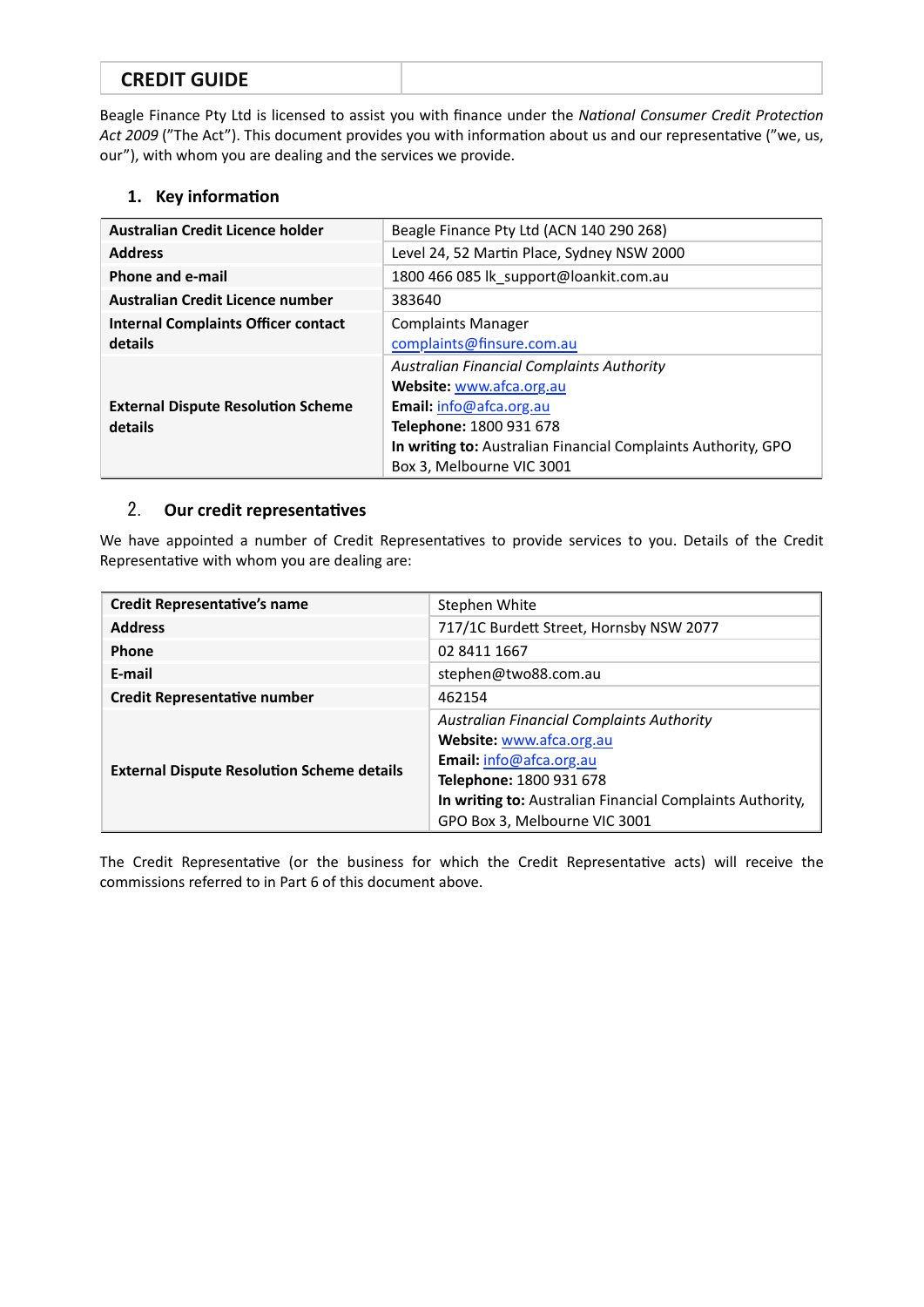### **3. Services provided**

We will assist you in making the choice of a loan or lease that is suitable for your purposes.

We will provide you with information on a broad range of finance providers and loan products. Once you have chosen a loan or lease that is suitable for you, we will assist in obtaining approval for the finance. We source finance products from a panel of finance providers. Our Current Top 6 providers to which our Representatives introduced borrowers are:

| ANZ Bank                    | National Australia Bank            |
|-----------------------------|------------------------------------|
| Commonwealth Bank Australia | St George Bank                     |
| Macquarie Bank              | <b>Westpac Banking Corporation</b> |

### **4.** Information will be required from you

Under the Act, we are obliged to make sure that any loan, or principal increase to a loan, or lease that we suggest to you or assist you to obtain is "not unsuitable" for you. We will need to ask you a series of questions to make this assessment. The law requires us to:

- make reasonable enquiries about your borrowing objectives and requirements:
- make reasonable enquiries about your financial situation; and
- take reasonable steps to verify the details of your financial situation.

Credit will be unsuitable if, at the time of making the assessment, it is likely that, at the time the recommended loan or lease is made:

- you cannot afford to repay the loan or lease or can afford to repay it only with substantial hardship; or
- the loan or lease does not meet your borrowing objectives and/or requirements.

For these reasons, we must ask you to provide us with a significant amount of information, much of which we will need to verify. It is therefore very important that the information you provide to us is accurate and complete. 

If we provide you with credit assistance, we are required to provide you, upon your request, a copy of our preliminary credit assessment that details how we considered the product we suggested to be "not unsuitable" for up to seven years after the date of the assistance.

### **5.** Information provided by us

We do not provide financial or legal advice. It is important to understand your legal obligations under a proposed loan or lease and the financial consequences imposed by the debt. If you have any doubts, you should obtain independent financial and legal advice before you enter into any finance contract.

We do not make any representations about the current value of any real estate you finance through us, or the future prospects of its value. You should always rely upon your own enquiries.

### **6.** Fees payable by you

We may charge you for our services if you apply for a home loan, an investment property loan, a personal loan or a lease. If a fee is to be charged, this will be disclosed to you in a Credit Quote which will be provided to you before applying for finance.

You may need to pay fees to the finance provider as part of the application process. These will be detailed in a Credit Proposal Disclosure Document that we will provide to you before applying for finance.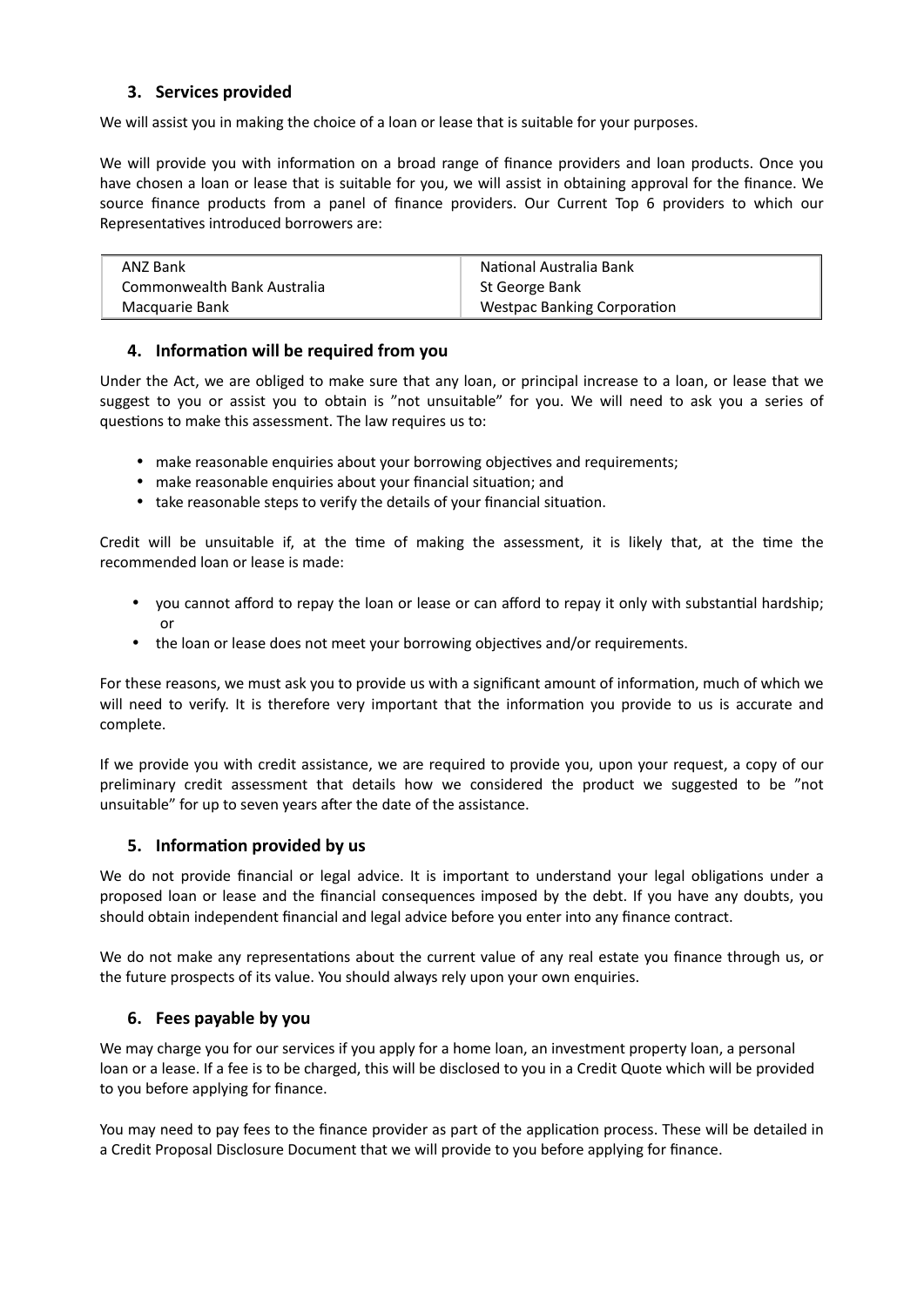# **7.** Commissions received by us

We may receive commissions from the finance provider that provides your loan or lease. These are not fees payable by you. Further details of the commission earned by us will be provided in the Credit Proposal Disclosure Document that we will provide to you before applying for finance.

We may receive additional commissions or bonuses from finance providers relating to the volume of finance that we arrange. Such payments are dependent upon a number of factors and cannot be quantified at this point. 

# **8.** Commissions and fees payable by us

Referrals from a broad range of sources are sourced by us and our representatives. For example, we or our representatives may pay commissions or fees to call centre companies, real estate agents, accountants, solicitors or other businesses for referring you to us. These are not fees payable by you. Any referral fee or commission paid in relation to your referral will be disclosed in the Credit Proposal Disclosure Document that will be given to you before applying for finance.

### **9.** Our internal dispute resolution scheme

We hope that you are delighted with our services. However, if you have any complaints, you can raise these directly with the representative with whom you are dealing. If you have not received a response to your satisfaction within 5 business days, you may contact our complaints manager using the details listed above.

When we receive a complaint, we will write to you to acknowledge your complaint within 5 business days. We attempt to resolve all complaints as quickly as possible, subject to a full investigation of all the circumstances involved. We will write to you when our investigation completes to let you know the outcome and reasons for our decision.

In the unlikely event that we are still investigating your complaint after 45 days, we will write to explain why we are still investigating your complaint and to let you know when we expect to have completed our investigation.

### **10. Our external dispute resolution scheme**

If you are not satisfied with the outcome of your complaint, or you have not heard from us within 45 days, you may refer the matter to the Australian Financial Complaints Authority (AFCA), an ASIC-approved External Dispute Resolution Scheme. External dispute resolution is a service provided at no cost to you, giving you access to an independent mechanism for the resolution of specific complaints or disputes. AFCA's contact details are included above.

### **11. Privacy disclosure statement**

We are collecting personal and financial information about you to provide you with our broking services.

- 1. The information you provide will be held by us and our Credit Representative.
- 2. We may use credit information and any other information you provide to arrange or provide finance and other services.
- 3. We may exchange the information with the following types of entities, some of which are located overseas:
	- Persons who provide finance or other products to you, or to whom an application has been made for those products.
	- Financial consultants, accountants, lawyers and advisers
	- Any industry body, tribunal, court or otherwise in connection with any complaint regarding our services
	- Any person where we are required by law to do so
	- Any of our associates, related entities, contractors and outsourcing partners some of which are located in the Philippines
	- Persons to verify the information you have provided, such as your employer, accountant or